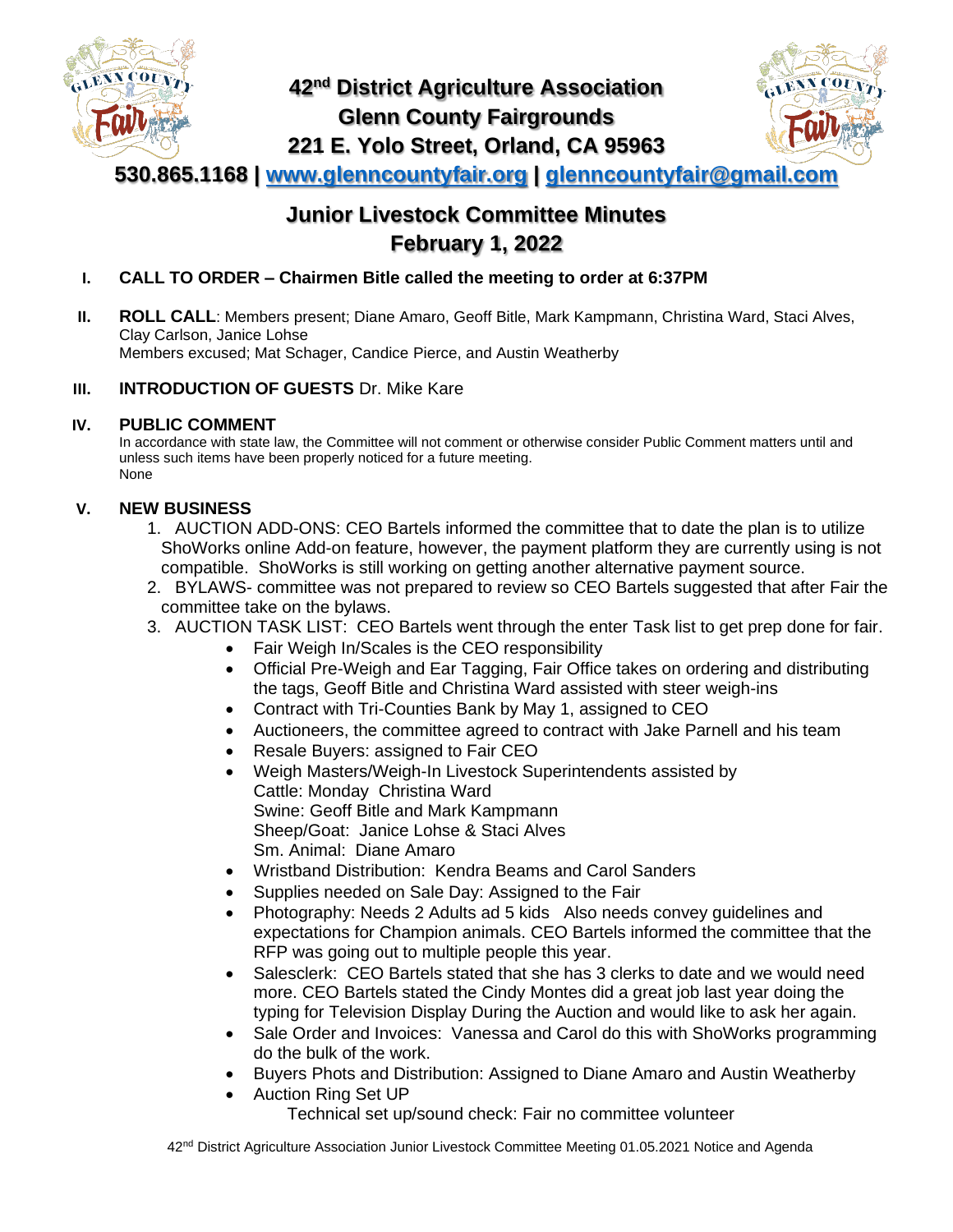Hamilton City FFA will help with Ring setup

- Runway Set UP Monitor on backside: Assigned Fair no committee volunteer
- Buyers Registration: Glenn County Young Farmers and Ranchers
- Runners: Adults Volunteers Only need volunteers
- Ringmen: Provided by Jake Parnell
- Runway Workers: Need volunteers
- Line Organizers: Willows FFA
- Buyers Breakfast: Christina Ward. Flowers paid by Fair and made by HC FFA Clean Up: need volunteers Organize Snacks and Restock: need volunteers Water for buyers and restock: need volunteers Monitor Trash: Elk Creek FFA and Core Butte FFA
- Check Printing and Distribution: Fair Staff
- Buyer List: Fair Staff no committee volunteer
- Shipping and Load Out: Swine: Geoff Bitle Steer: Geoff Bitle Small Animal: Diane Amaro Sheep&Goat: Janice Lohse also committed to haul the resale goats to Messina
- Collections: CEO
- Auction Financial Report: Fair
- Tattooing of Hogs Ryan Edson
- Auction gifts/Hats: Mat Schager CEO Bartels made the suggestion that no more that 500 hats be ordered, and there was discussion about selling the old hats that we still have.
- Silent Auction: Brandon McCorkle & Andy Martin will run it
- 4. BUYERS BANNERS/APPRECIATION: CEO Bartels presented the committee with a mock up of the champion banner that was proposed. The committee was pleased with the overall look and Janice Lohse suggested that we put grommets in the bottom as well. Champion banners were discussed as well, due to increased costs CEO Bartels suggested some alternatives and the committee share their feedback. CEO Bartels stated that she would do more research and see if they could get some alternative companies to look at.
- 5. PROP 12: Dr Mike Karle from MidValley Veterinary Hospital came to discuss how this would impact our fair. CEO Bartels stated that she had already spoke with Olson and they would be processing the resale hogs and for this year everything would be the same. However, next year breeders will need to provide buyers with certification of following Prop 12 and that would need to turned into the fair. Fair would be responsible for getting the breeders letters to the resale hog processor.
- 6. SUPERIOR MEATS CHANGES: CEO Bartels stated that the changes that were impacted this fair were Superior Meats will no longer process resale goats over 85 pounds and would no pay over 150 pounds on resale lambs. Mercado is taking the resale and he will have Messina do the kill for him.
- 7. PEN REMOVAL: Plymouth Industries indicated that they are almost done with the pens JLC ordered and CEO Bartels told the committee that demo will start on 2/8/2022. All the permanent pens will be removed. She also shared that due to the removal of the water system will be removed as well and all exhibitors need to bring/provide their own watering system during the fair.

#### **VI. OLD BUSINESS**

1. BARNS: Diane Amaro asked the committee to increase her rabbit cage budget from \$2500.00 to \$3300.00 so she could get 9-3 stack cages. Janice Lohse motioned to increase the budget to \$3300.00 to allow for more cages to be ordered. Mark Kampmann seconded the motion. All committee members voted in favor, none against.

42<sup>nd</sup> District Agriculture Association Junior Livestock Committee Meeting 01.05.2021 Notice and Agenda